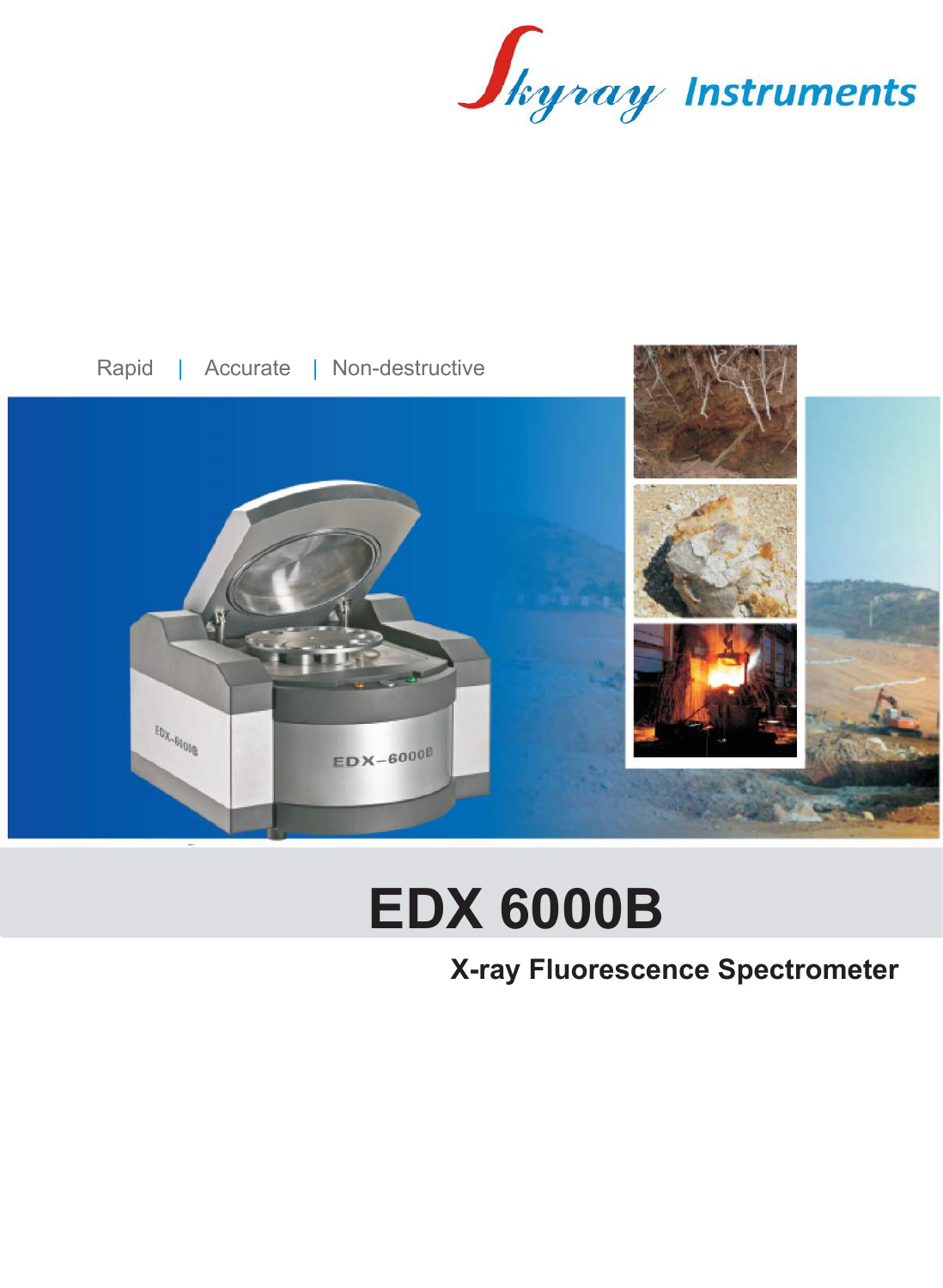# **EDX6000B**



### **X-ray Fluorescence Spectrometer**



EDX 6000B X-ray Fluorescence spectrometer uses convinient 7 sample auto-carousel for simultanious XRF analysis of multiple samples. The instrument features low-energy X-rays specififcally for excitation of light elements such as Si, S, Na and Mg; and with automatic spectrum stabilizing EDX 6000B delivers accurate results for light elements testing. UHRD detector provide excellent energy linearity, energy resolution and high peak-background ratio. Thanks to multi-parameter linear regression method, the absorption and enhancement effects between elements are reduced.

#### **Advantages**

- **Highly efficient Varian end window x-ray light tube**
- High-performance electronic cooling UHRD detector
- **Signal-to-Noise Enhancer**
- CMOS HD camera
- Collimator and filter
- Triple safety protection mode
- **Computer**
- Vacuum Pump



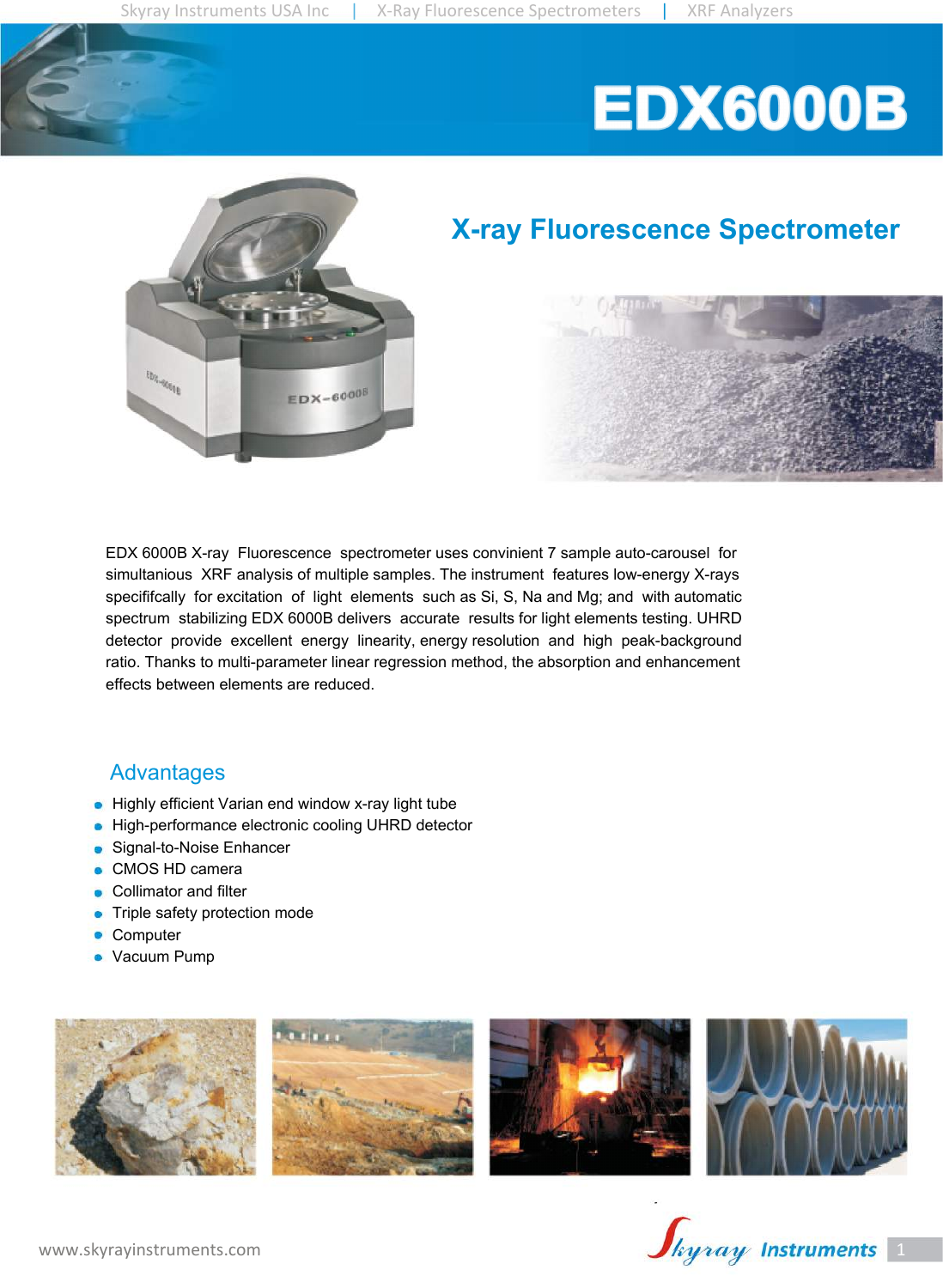# **EDX6000B**

### **Configuration**

| Measurement principle            | EDXRF (Energy Dispersive X-ray Fluorescence)           |                                                                               |
|----------------------------------|--------------------------------------------------------|-------------------------------------------------------------------------------|
| Applicable sample type           | Solid, liquid, powder                                  |                                                                               |
| Measurement range                | Na to U                                                |                                                                               |
| Detection limit                  | ppm - 99.99%                                           |                                                                               |
| Resolution                       | 140±5eV                                                |                                                                               |
| <b>Testing time cost</b>         | 60-200 Seconds                                         |                                                                               |
| Precision                        | 0.05% (content≥96%)                                    |                                                                               |
| <b>Dimension</b>                 | 568*325*512mm (W*H*D)                                  |                                                                               |
| <b>Key Components</b>            |                                                        |                                                                               |
| X-ray light tube                 | Tube voltage                                           | 5kV-50kV                                                                      |
|                                  | Tube current                                           | $1 - 1000 \mu A$                                                              |
| High voltage generator           | Maximum voltage                                        | 50kV                                                                          |
|                                  | Stability                                              | 0.001% per 8 hours (temperature: $20^\circ \text{C} \pm 0.2^\circ \text{C}$ ) |
| <b>Detector</b>                  | SDD (Silicon Drift Detector)                           |                                                                               |
| Collimator & Filter              | Automatic switch                                       |                                                                               |
| Sample chamber                   | Number of Sample-cup                                   | Automatic switch of ten sample-cups                                           |
|                                  | Sample observation                                     | CMOS HD camera                                                                |
|                                  | Sample chamber dimensions                              | 260mm(diam)*38mm(height)                                                      |
|                                  | Sample-cup dimensions                                  | 44mm(diam)*22mm(height)                                                       |
|                                  | Vacuum Unit                                            | For high-sensitivity analysis of light elements                               |
| Software                         |                                                        |                                                                               |
| Qualitative analysis             | Measurement and analysis of measured data              |                                                                               |
| Quantitative analysis            | Calibration curve method                               |                                                                               |
| <b>Utility</b>                   | 1. Monitoring of operating condition of the instrument |                                                                               |
|                                  | 2. Function of tabulating the results of analysis      |                                                                               |
| <b>Installation Requirements</b> |                                                        |                                                                               |
| Temperature                      | 15°C-30°C                                              |                                                                               |
| <b>Humidity</b>                  | 35%~70%                                                |                                                                               |
| Power input                      | 220V (optional: 110V)                                  |                                                                               |